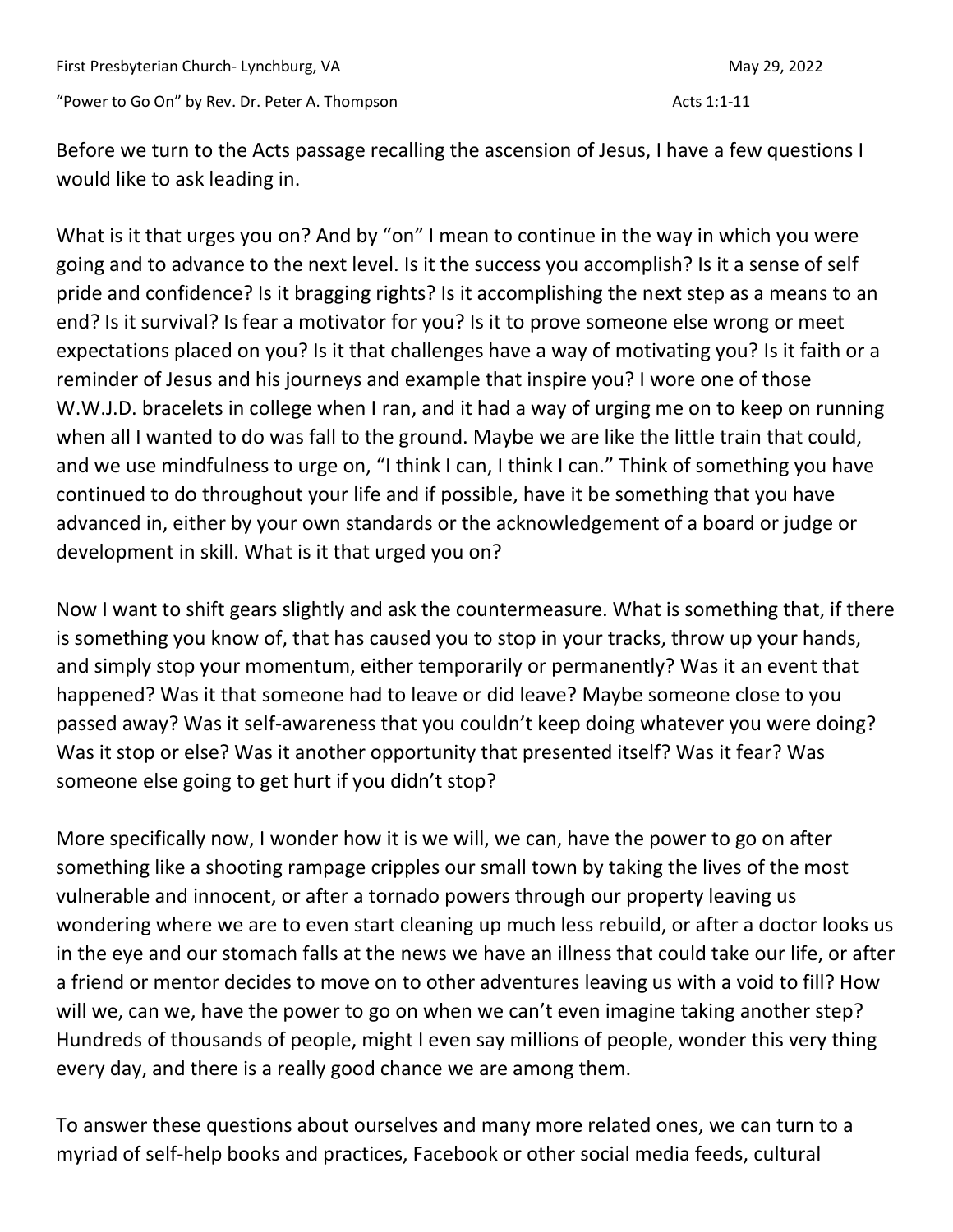remedies and habits, and, as I would like to suggest we do today, we can turn in scripture to the Acts of the Apostle's. Acts is a great book in the bible. If you have questions about the early church turn to the Acts of the Apostle's. It is essentially the second chapter of writings done by Luke. His first was the gospel of Luke and his second the Acts of the Apostle's. Acts is a book without end, in which some scholars and teachers like to use to inspire us, as Christians today, to consider our role in the continuous writing of God's story and God's church as it actively unfolds in real time. That is right, if this is true, you and I are starring in the modernday Acts of the Apostle's as a part of God's story. I wonder how our characters are portrayed.

Nevertheless, a foundational theme throughout Acts of the Apostle's, as we will underline this week and next, is how the apostles throughout history, including us today, indeed have power to go on. And not just any power, but THE power of God through the Holy Spirit.

Acts unpacks specifically how the apostles were to have the power to go on after Jesus, the ultimate example and their primary teacher, ascended to be with God in heaven. Without Jesus physically present, the apostles wondered how it was that they could possibly continue and be the ones to embody who Jesus was and what Jesus did and taught. As God promises, God does not leave them alone without assurance of care and power.

## **Read Acts 1:1-11**

A bit of liturgical dialogue about the ascension of Jesus as we work back into the questions we started with today.

The Birth, Life, Death, Resurrection, and Ascension are five monumental events in the life of Jesus I often refer to together. The first four we often know, no matter how much we might get or understand them, but the fifth is often left unattended to. However, if we leave it unattended, it could be argued that the first four have value without fulfillment.

So, let's tend to the ascension of Jesus for a moment. When we proclaim the ascension part of the gospel, what exactly are we proclaiming? We do not, as a matter of fact, believe that Jesus ended his earthly ministry with the equivalent of a rocket launch, rising a few hundred miles above the earth. Nor do we think Jesus was the first to be "beamed up," to use the term made so familiar by *Star Trek*. The great religious art of medieval Europe showed Jesus just above the clouds. We could stand here, point up, and say that Jesus went there, thinking that he could look down on us through the clouds, as we might from the window of an airplane.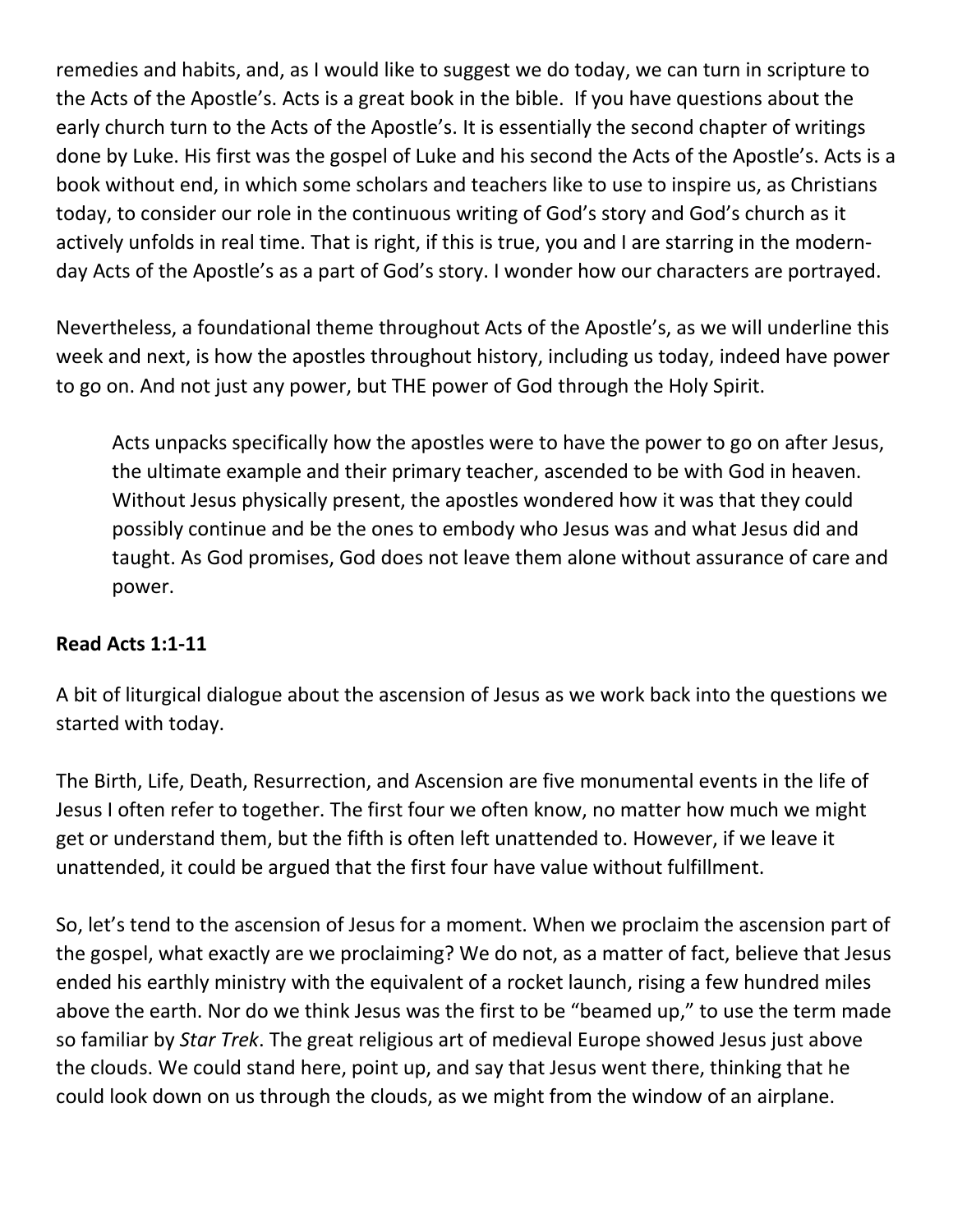The disciples watched as Jesus went up. What were they witnessing, if not the first stage of something that resembled a launch? To answer it fully we must connect the ascension with resurrection for they are tied together as two parts of a single whole. Together they constitute one sweeping 40-day movement that brings the obedient Christ not just from the grave to the skies but from hell and godlessness to the place of highest honor at the right hand of God the Father. (Phil. 2:5-11) The distance bridged in this movement of resurrection and exaltation is measured in the amount of evil and destruction that separates us from God. It is not the force of gravity that must be overcome, but the forces of sin, death, hell, and annihilation.

Where was Jesus raised to? He was raised into the coming glory of the Father. "Jesus is risen into the coming kingdom of God." Jesus Christ, sent from the very heart of God, is raised in power and exalted in glory. Resurrection and ascension, tied together as they are, are themselves part of a larger narrative of the triune God. From there the story of divine love goes on to include the sending of the Holy Spirit, whose work is the transformation of the creation until all things are gathered up in the endless fellowship of the living God.

One author comments, "the ascension of Jesus is a moment of loss and transition, as well as a moment of glory." Another author comments, "the ascension of Jesus reveals to us the transfiguration and the gathering up that is to come at the end." To both I would say Alleluia amen. God, may it be so for us all?!

A few highlight reels from the story provide us with pillars to stand upon today. Each lead us to the power to go on.

- 1. Jesus clearly calls the disciples to be witnesses to Jesus' teachings and ways. This is the transition of a disciple becoming an apostle or "sent one." One of Jesus' most paramount purposes was to embody and exemplify God's will on earth as it is in heaven. And now, with it being Jesus' time to leave, it was the privilege of the apostles to continue and advance. But it wasn't like they could just get started and do whatever they wanted next. Jesus gives them instruction.
- 2. It was on the 40<sup>th</sup> day after Easter that Jesus went up to the Mount of Olives with his disciples and ascended to heaven before their eyes. This means for 40 days following his resurrection and return to reveal himself to his disciples, Jesus spends time with them. For 40 days, they received the peace of Christ. I am sure they were in utter amazement at what they were witnessing. During this time Jesus continues to teach and help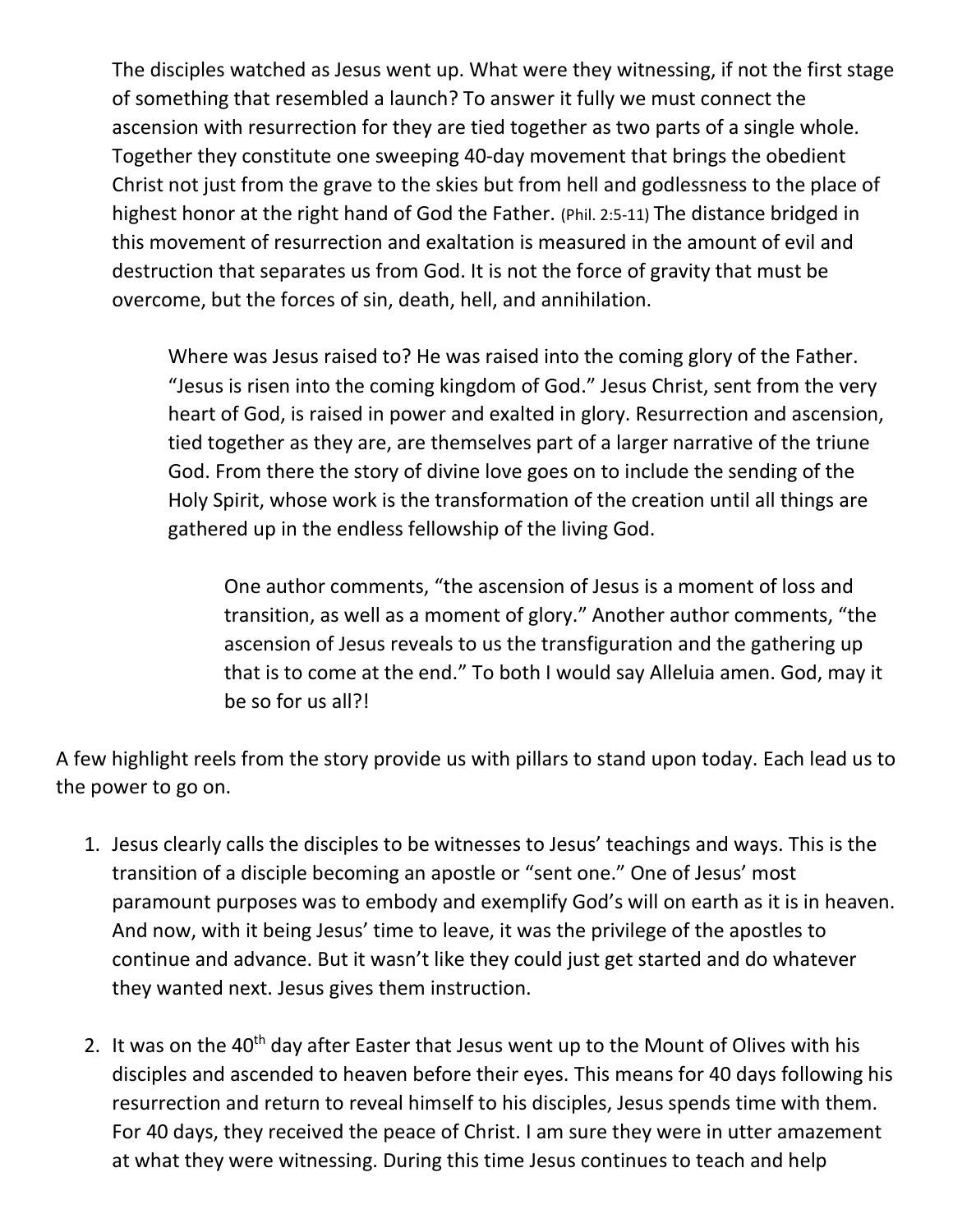empower them to witness. But it wasn't just a running of the bulls in which the gates fly open and we see what happens. Jesus was deliberate in his charge for them to wait. Wait for what? Wait for the power of the Holy Spirit to come upon them before they 'GO'. Jesus urges them to wait before acting or reacting on their own power, for the power to go on was coming and it was coming through the promise of God.

This is recorded in Luke 24 when Jesus says, "You are witnesses of these things. And see, I am sending upon you what my Father promised; so stay here in the city until you have been clothed with power from on high." Jesus continues to say, "You will receive power when the Holy Spirit has come upon you; and you will be my witnesses in Jerusalem, in all Judea and Samaria, and to the end of the earth."

When we have a tendency to just move on to the next thing, suggesting "Oh well, that is that, now what?", Jesus is encouraging patience. Why? Because waiting on the Holy Spirit to come and empower will be the key to success. What Jesus is offering to them is the fact that God is not done, and God has not abandoned you or forsaken you. Yes, it was awfully devastating to witness the death of Jesus on the cross, and it is hard to believe you will be able to fulfill the tasks laid out before you now as Jesus ascends to heaven, but this is still not the end of God's work. There is still more God is doing and Jesus tells them, "Wait!" Wait for God to come and wait for God to direct. To do this would require great boldness and faith. We are to put our faith in God, not rush into trying to do things on our own, and trust in the power of God to be the power we need to go on.

3. Now, with the charge to wait and the time in which the Holy Spirit has descended upon them has come, we can consider that the ascension of Jesus initiates a new era when Jesus is no longer present in the flesh, and when the community looks outward and begins adding to its numbers. Note I didn't say the community shuttered in fear and looked inward. The ascension of Jesus turned the focus of the disciples upward and outward. Upward to God's glory- "gazing up toward heaven"- and outward in shared vocation- As noted in the text, "Why do you stand looking up toward heaven?" suggests the need to move ahead in the practice of ministry (not on from God but on in the power of God through the Holy Spirit).

> The charge to focus upward and outward has real time reflection. While we sing of Christ's lordship over all creation, how often have we acted as though he is powerless in the face of today's events? How can we live with more confidence in his presence today and with more hope for life with him forever?